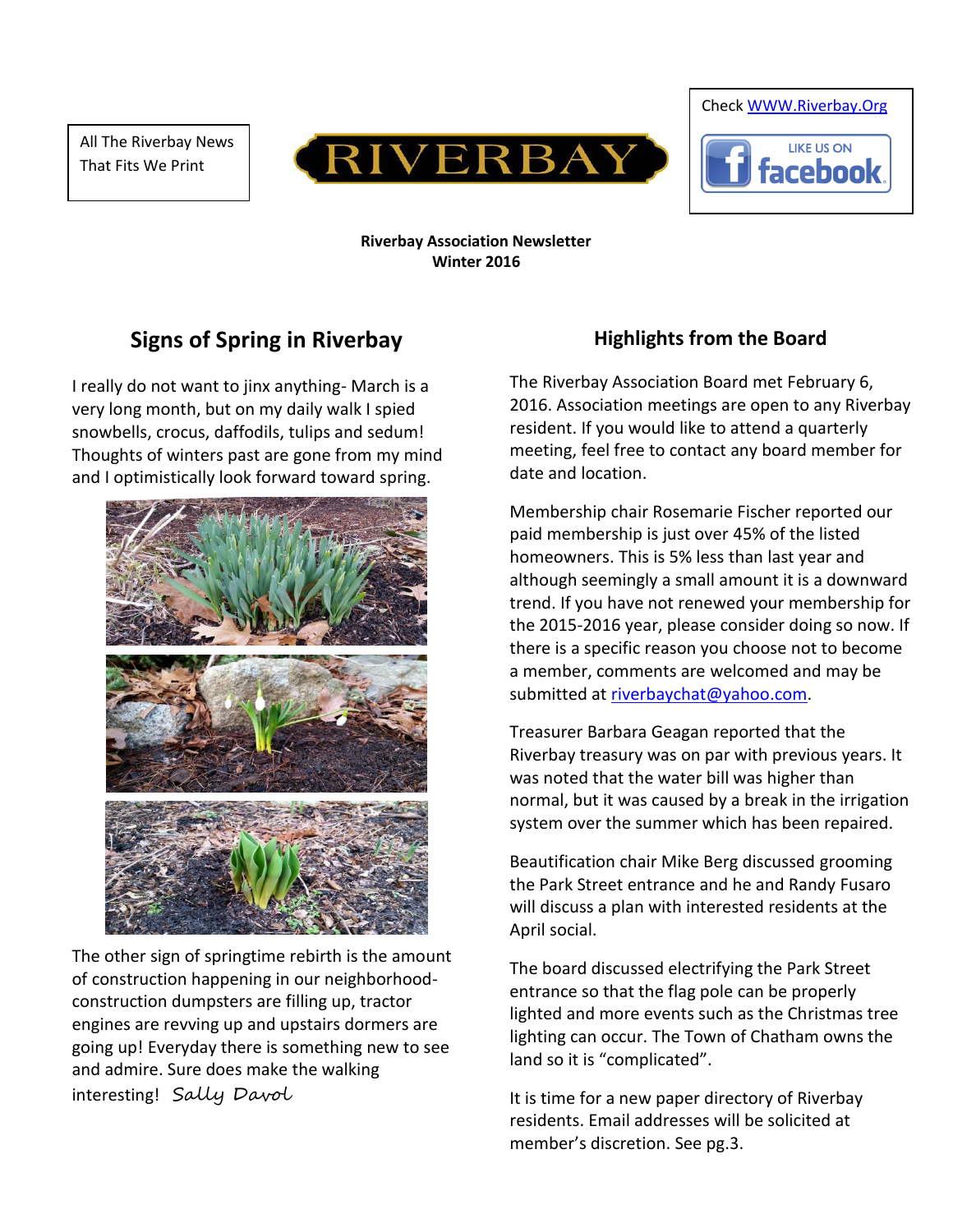### **Meet the New Board Members:**

*Edward Boyce*, Vice President 286 Chipping Stone Road

I have been coming to Chatham for 35 plus years. 15 years ago my wife Carol and I bought a condo in West Chatham. This was a vacation get away for us and our two children Kelly, and Steven.

In September 2014 we purchased our home in RiverBbay. The rest is history of how I became V.P. of the Riverbay Association.

My work history was 31 years in banking operations, for BayBank, Bank Boston, and Fleet bank. I was the installation manager for all ATM installations nationwide.

I currently work for a service company out of Missoula Montana. My role is Account Executive for many of the tier one banks in the northeast.

Feel free to call me, or e-mail me with any questions of concerns.

\*\*\*\*\*\*\*\*

*Linda Ford*, Secretary 251 Chipping Stone Road

Raised on the Cape and after retiring from an elementary teaching career in Harwich, Linda Ford, our new secretary, and her husband, Rob, decided the time had come to downsize after residing in an antique Cape for over thirty years. Moving to Riverbay along with their black lab, Jeb, has proven to be a wonderful experience. These days Linda can often be found reading historical fiction, puttering about in the garden, working part time at the Moppet Shop (Orleans), hosting family gatherings, and always savoring any time spent overlooking Pleasant Bay. When asked by her grandson if she and Rob were planning to remain on Cape Cod, her reassuring reply was, "I certainly hope so!"

### **Real Estate Corner**

According to the Cape and Island Multiple Listing Service, there were 14 homes, and one lot sold in Riverbay during 2015.

The average sale price was \$517,336 and the sale prices ranged between \$375,000 and \$699,000. This is up from an average sale of \$493,577 in 2014 representing 13 homes. The average of days on market was 93 days, an improvement from 172 days on market in 2014. The average sale price to current list price percentage in 2015 was 95.57% The lot sold after 227 days on market for \$259,000 which was 86.87% of its current list price.

Year-to-date in 2016 there have been three sales, one for \$420,000 or 93.33% of its current listing price, one for \$455,000 or 91.92% of its current listing price, and one new construction that sold for \$920,000.

There are also four homes currently under agreement as of March 10th after an average of 42 days on the market.

Finally, as of March 10th, there are 11 Riverbay homes for sale, as well as one buildable lot. All in all, the outlook seems good for 2016! If anyone would like additional information about the real estate market in Riverbay, please feel free to contact me.

Carolyn Otis Riverbay Board Member

### **Upcoming Riverbay Events**

- *Saturday, April 30* Riverbay Saturday Social, *Location to be announced*
- *Saturday, May 28* Riverbay Yard Sale, 9am-3pm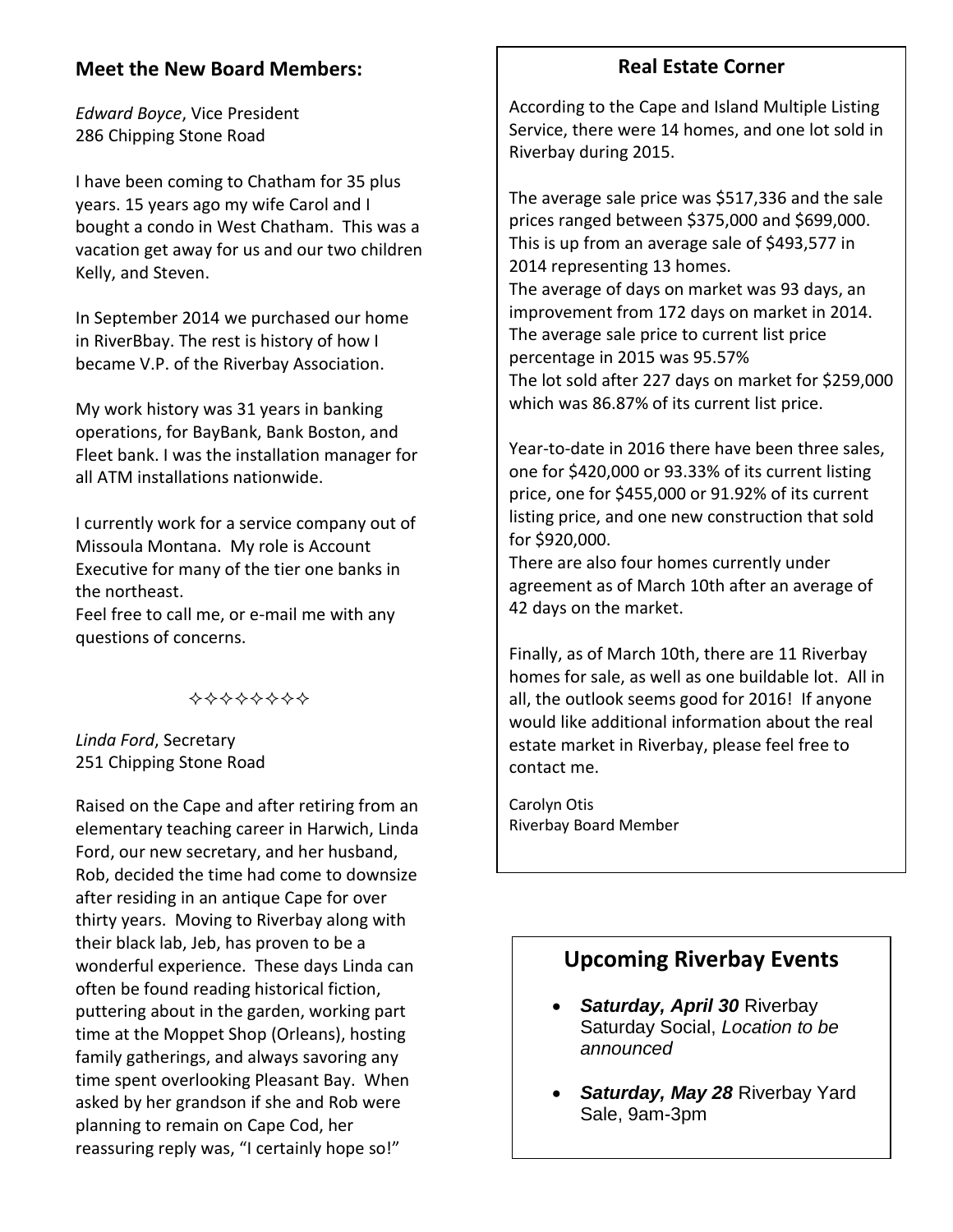# 'Beat the Ban' -- the plastic bag ban, that is …..



*CHATHAMRECYCLES (CR) is* renewing a focus on promoting the increased use of reusable shopping bags with an initial focus on non-profit organizations and other Chatham groups. The Chatham BOH recently passed a plastic bag ban which restricts the distribution of single-use plastic bags, although vendors have until 1/1/17 to use up current supplies, research alternatives, and purchase new stock. Full details of the ban are available on the Town website.

*CR* is an all-volunteer group that through education and hosting of special recycling related events, attempts to get the word out about the benefits of recycling and the resulting positive impact on our environment. Education is accomplished through school outreach programs, the *CR* website, a bi-weekly *CR* column in the Cape Cod Chronicle, and Recycling Info Brochure. *CR* special events include the Recycle Fest, the Drop 'n Swap Event, and the recent Book 'n Media Swap held on March20.

Harwich has also passed a plastic bag ban and as of January, 2017, you will pay 10 $\ell$  at Stop & Shop for a reusable plastic bag *IF* you don't take along your own reusable bag. To help get in the habit of using reusable shopping bags, it might be a smart idea for Riverbay residents to stash a few of them in the back seat or trunk of our vehicles….

Reusable bags are available at several non-profit organizations and businesses around Chatham, including Chatham Marconi Maritime Center, Eldredge Public Library, the Atwood House Museum, Chatham Village Market, and the Organic Market. It is anticipated that more Chatham businesses and groups will offer reusable bags to sell or as fundraising perks. *CR* hopes to see Riverbay residents around town shopping with their reusable bags--perhaps even one with the classic Riverbay logo.....



Author:Jan Whittaker, *current CR* member Riverbay resident and past president, Riverbay Association

## **\*\*\*\*\* Help us update the Riverbay Directory! \*\*\*\*\***

Email any changes or additions to membership chair Rosemarie Fischer at **[rosemariefischer@yahoo.com](mailto:rosemariefischer@yahoo.com)**

Please include name(s), street address, telephone number and email (optional)